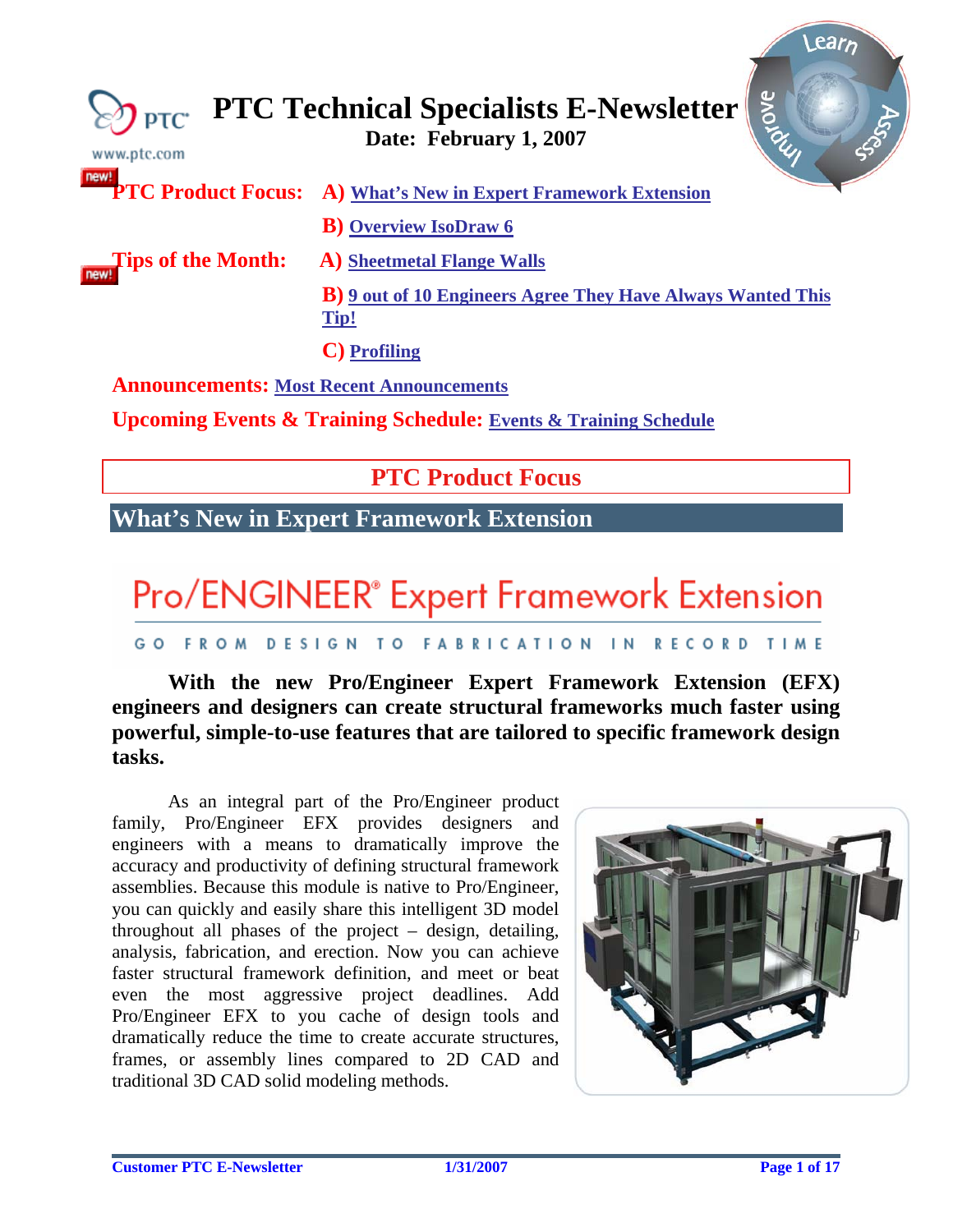### **Key Features and Benefits**

### **Unified, integral design environment**

- o Fully associative modeling ensures that design changes are reflected throughout the design process
- o Single digital definition incorporating all manufacturing information – eliminates management of additional files
- o Eliminate time-consuming data translation between software applications
- o Enjoy global support from one supplier



### **Simple**

- o Easy to learn and use
- o Automates many tasks significantly reducing design time
- o 100% parametric definition speeds design of a wide variety of framework sections

### **Powerful**

- o Quickly define corner joints and nodes between virtually any section
- o Eliminate costly changes due to fit up problems or rework
- o Fully associate definition adapts instantly to any design change no matter how difficult
- o Interlace to Pro/ENGINEER Mechanica for structural analysis
- o Interface to other analysis systems via \*.SDNF and \*.DSTV

### **Convenient**

- o Extensive library of sections and joints speeds framework creation
- o Choose from a wide variety of steel and aluminum profiles, angles, endplates, screws and more
- o Create a library of your own unique components

### **Productive**

- o Optimized user interface reflects the structural framework design process
- o Reduce scrap by using appropriate connections, joints, and assembly methods
- o Save on material costs through exact 'as-built' representation of the structural framework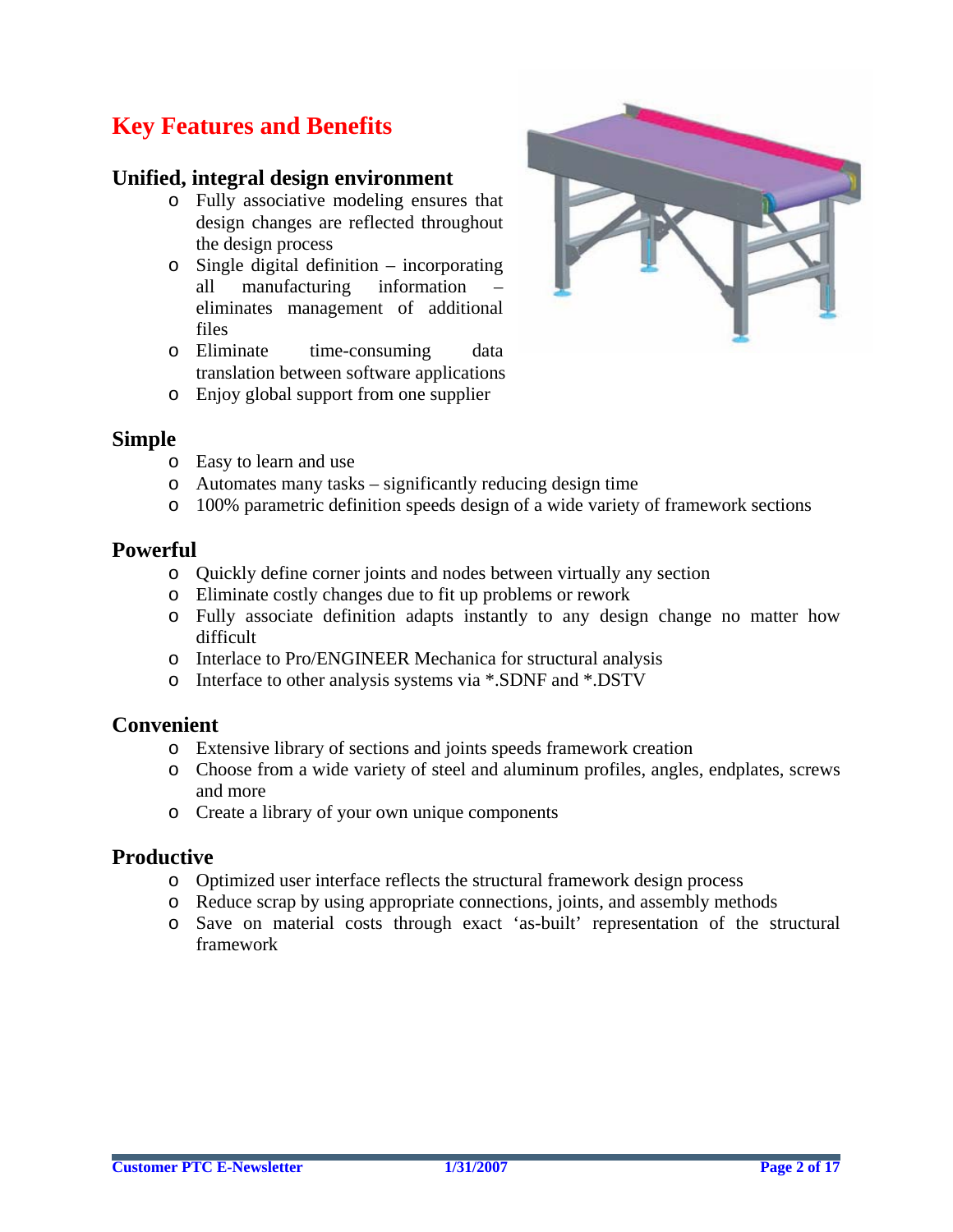### **Features and Specifications**

### **Supports Pro/ENGINEER top-down design process**

- o Start with conceptual design to create the framework skeleton using datum curves or imported geometry
- o Assemble beams from a library of standard types and sizes
- o Design connector elements by selecting from a library of brackets, endplates, screws etc.
- o Define weldments for manufacturing
- o Create BOM information and beam drawings automatically

### **Wide Variety of Uses**

- o Industrial machinery
- o Cranes and elevators
- o Marine Structures
- o Buildings

### **Structures with standard aluminum extrusions**

- o Handling and packaging machines
- o Conveyor systems
- o Assembly lines

### **Structures with custom beams**

- o Quick and easy assembly of connector elements
- o All necessary features and modifications are made inside the beam parts – not assembly features
- o Includes a library with connector elements including endplates, angles, brackets and screws
- o Add company specific connectors to the library

### **Other useful functions**

- o Automatic BOM creation, including stock tables
- o Create weldments regardless of assembly structure
- o Automatic creation of engineering drawings

| <b>Eva</b> Profiles                                                                                                           |
|-------------------------------------------------------------------------------------------------------------------------------|
| Assemble   Modify   Move                                                                                                      |
|                                                                                                                               |
| Select profile from library-<br>/STEEL BEAMS INCH<br>軍山<br>四日<br>rectangular_tube<br>Select standard and size for the profile |
| STRUCTURAL_TUBE<br>Ŀ¢<br>?                                                                                                    |
| Instance type<br>陽<br>8<br>R<br>ap                                                                                            |
| Reference method<br>$ \mathcal{Y} $<br>jΧ                                                                                     |
| Position<br><b>Rotation</b><br>ß<br>⊕<br>⊕<br>⊕<br>瀏<br>づ<br>$\bigcirc$<br>⊕<br>⊛<br>器<br>⊕<br>⊕<br>⊕                         |
| Set as the active EFX assembly<br>MAIN<br>MAIN<br><b>B-SUB</b>                                                                |
|                                                                                                                               |
|                                                                                                                               |



 $\pmb{\times}$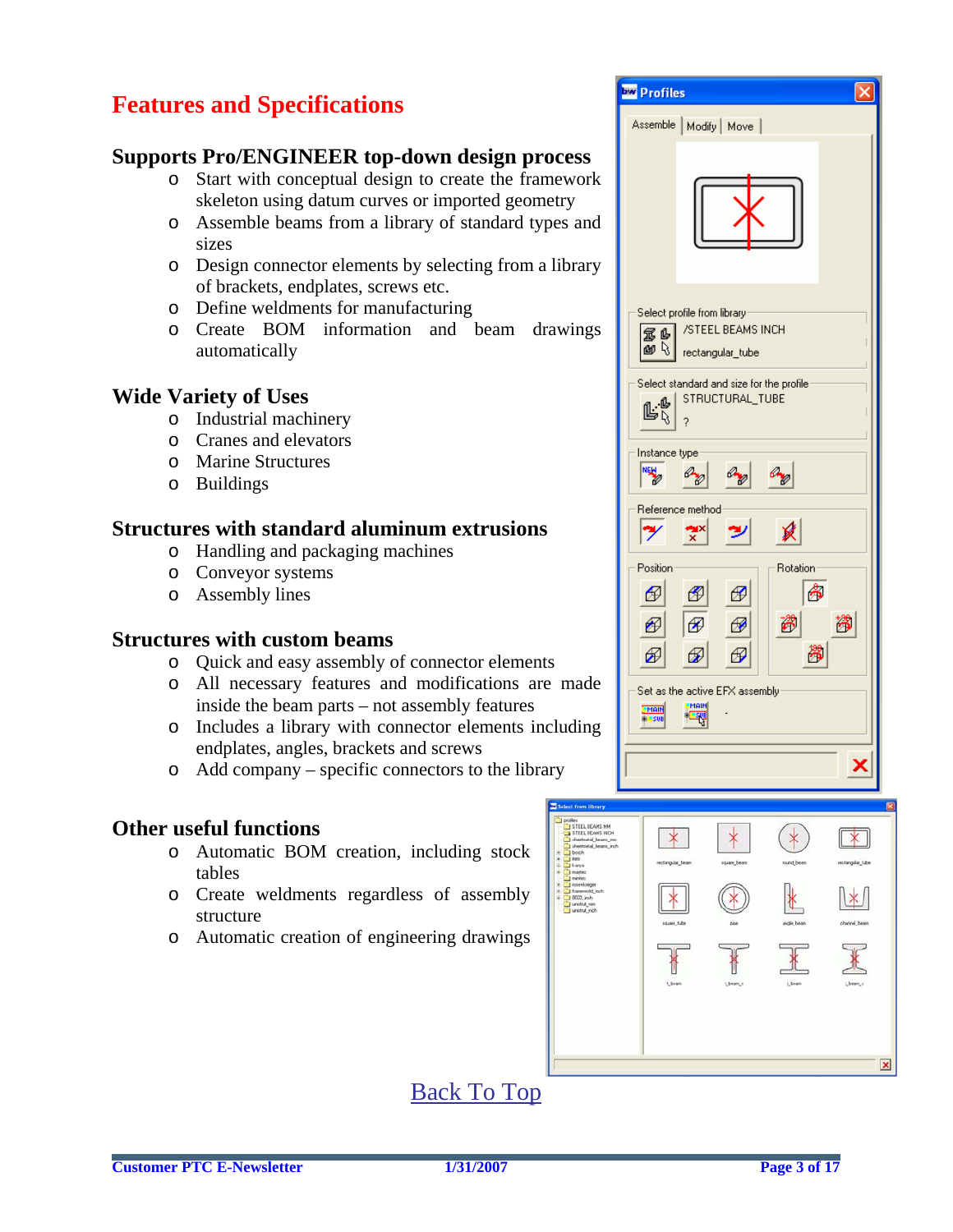### **PTC Product Focus**

<span id="page-3-0"></span>**Overview IsoDraw 6** 

[Click Here To View](http://members.shaw.ca/jpeng/newsletter/PTC_Technical_Specialists_E-Newsletter_02-01-2007_enterprise.pdf)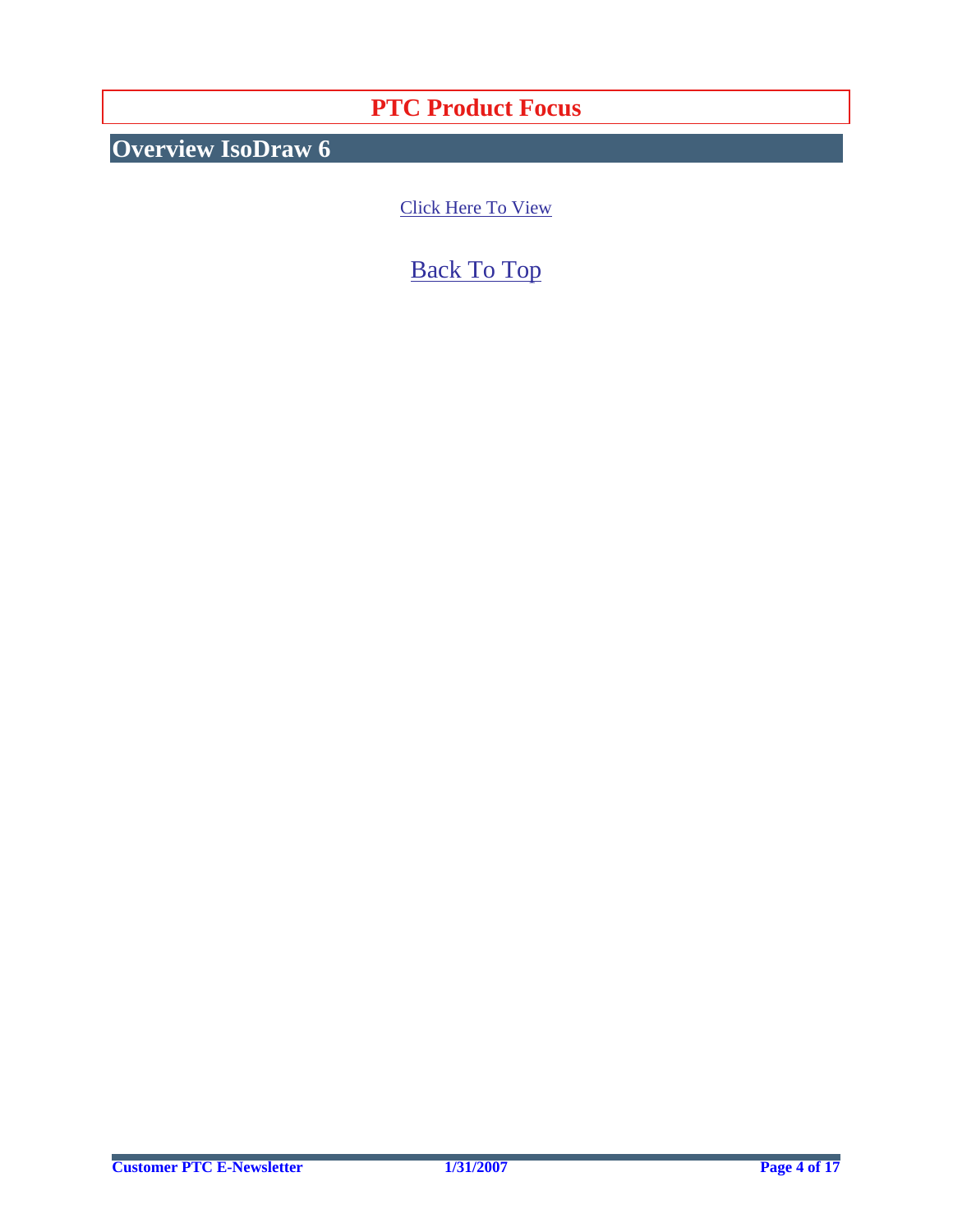## **Tips of the Month**

### <span id="page-4-0"></span>**Sheetmetal Flange Walls**

### **Are you using the flange wall feature in Sheetmetal mode to its full potential?**

This example will provide an excellent use case for flange wall creation. Not only will it reduce the time required to create the model but it will significantly reduce the total number of features required. Flange wall truly does have enormous capability, especially when used in conjunction with other feature types.

In addition this example will show some of the key differences between flange wall and flat wall feature types. Proving what historically took many features but can now be done in a fraction of that.



Here is our base model we will start with: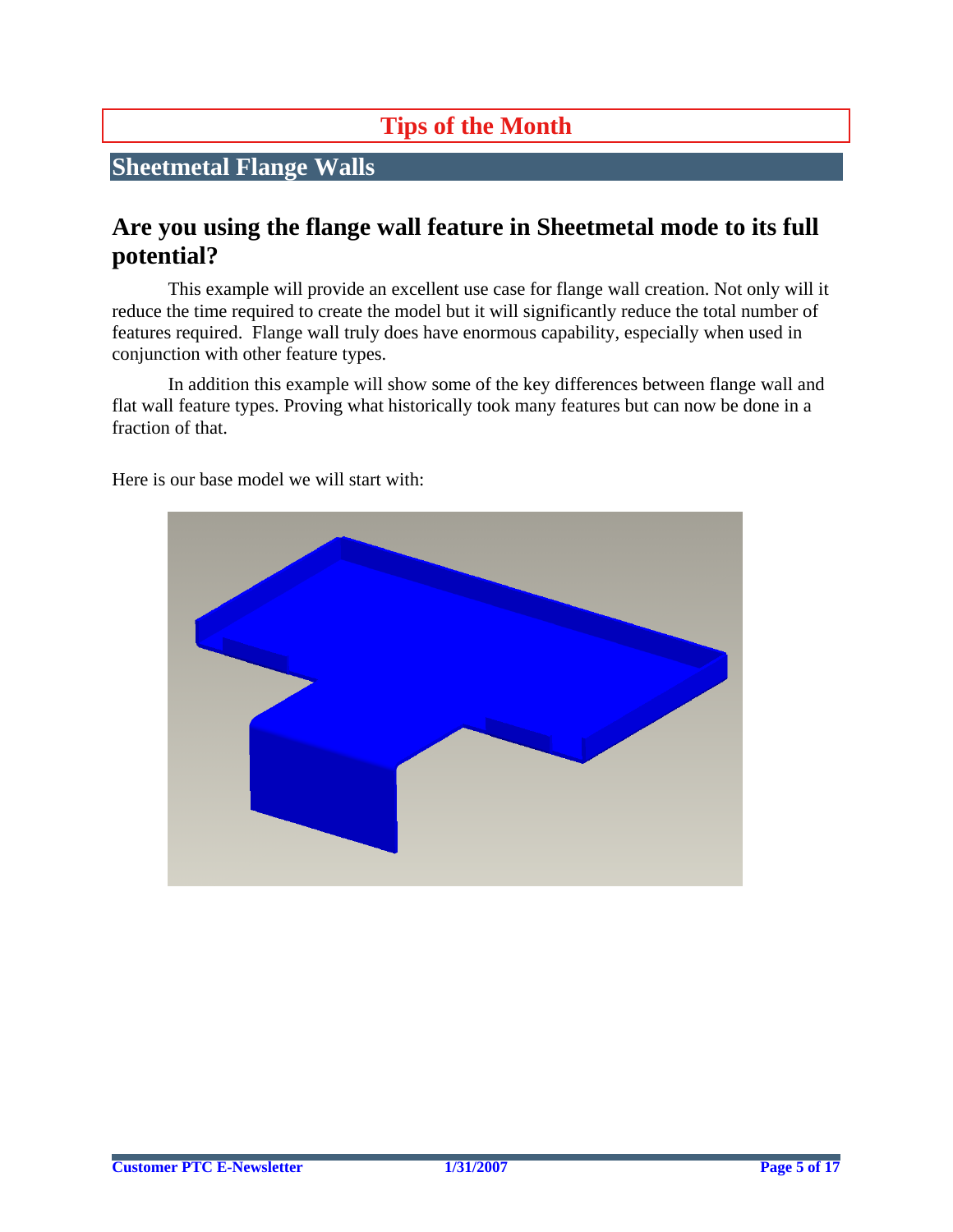Add cut in center of part:



Create a Flange wall and choose all 4 edges:



Key Points:

- With this flange wall I have created 4 walls in one feature.
- The rips between each of the four walls are centered.
- Notice that the sheetmetal is actually incorrect at this state. What this means is in the flat state the adjacent edges of these four walls will intersect.

Let's now address this sheetmetal discrepancy.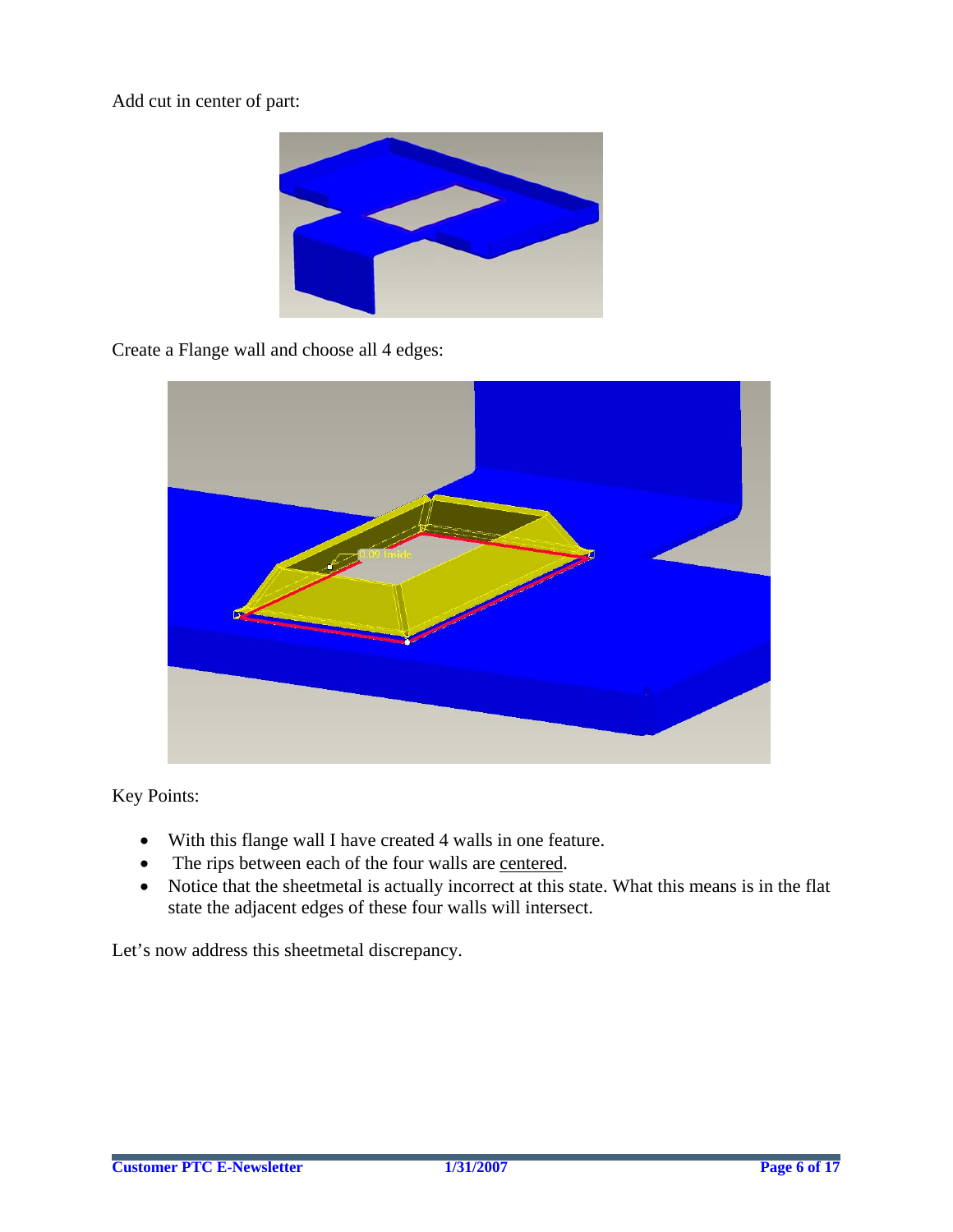In the Flange wall creation we can change corner reliefs. Try setting to Rectangular or Obround:

| Relief Category                                                                                                                                                                                         |  |
|---------------------------------------------------------------------------------------------------------------------------------------------------------------------------------------------------------|--|
| <b>Bend Relief</b>                                                                                                                                                                                      |  |
| <b>Corner Relief</b>                                                                                                                                                                                    |  |
| Define each side separately<br>$\odot$ Side 1<br>Side 2<br>Type<br>Obround<br>v<br>No Relief<br>Thickness<br>V Notch<br>×<br>Circular<br>Rectangular<br>Obround<br>Use obround shape to provide relief. |  |
| Bend Allowance Properties<br>Relief<br>s                                                                                                                                                                |  |
| $\sqsubseteq$ $\times$<br>$\checkmark$<br>0.09                                                                                                                                                          |  |

Complete the feature.

Here you can see with notes turned on the Obr information for the corner relief

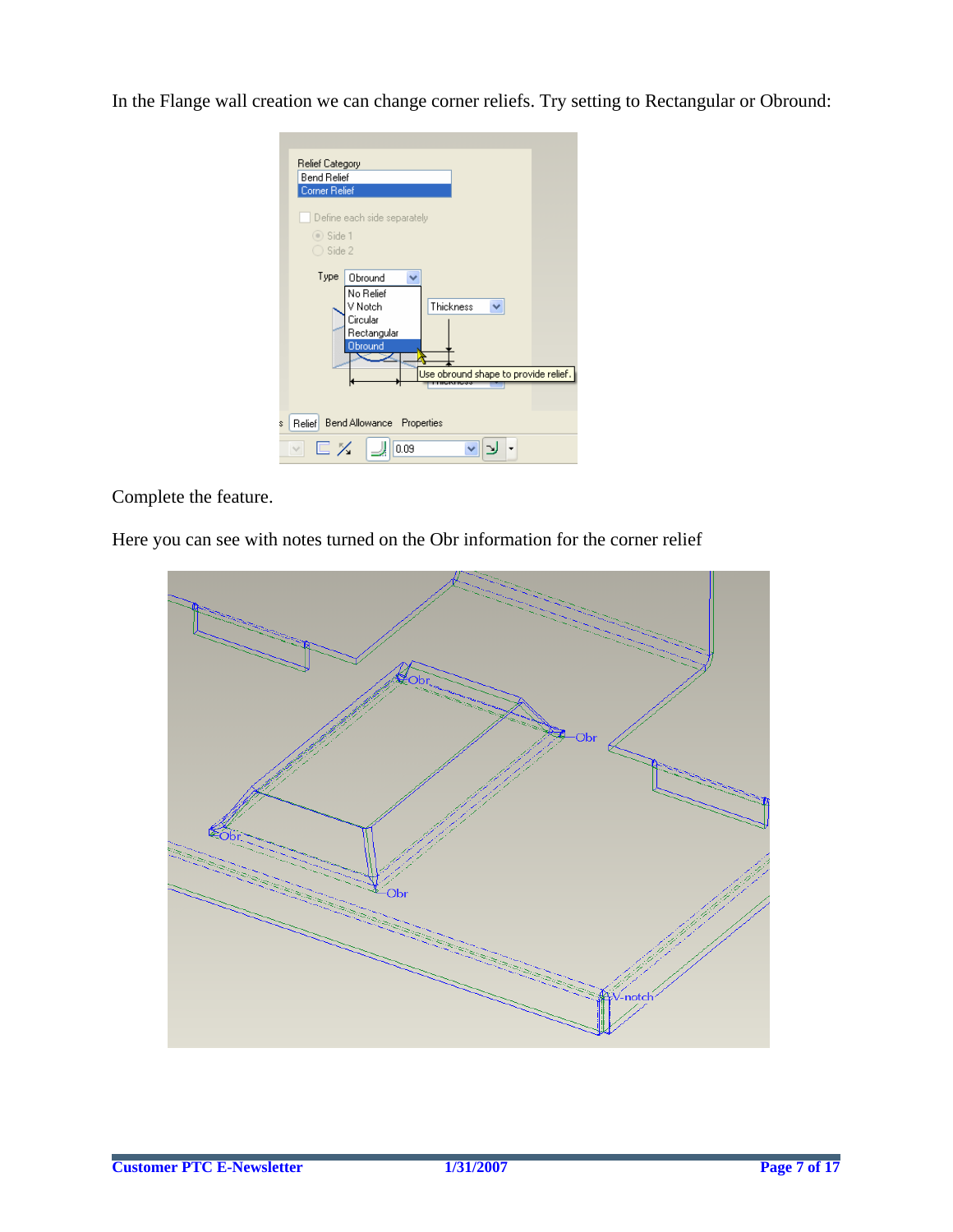Now use the unbend feature on the model. Notice that the corner reliefs are now created in 3D. Also notice that the material that would have intersected has been automatically removed! This means that the unbend feature determines what the required cut should be on each of the four walls and makes the adjustments. You would not see this automatic material removal with flat wall creation.



Bend back the model to its original form. It is now showing the material bent up with the correct amount removed. Had I used a flat wall this would have required many more features and parent child relationships. This in turn would have made it more difficult to change the geometry.

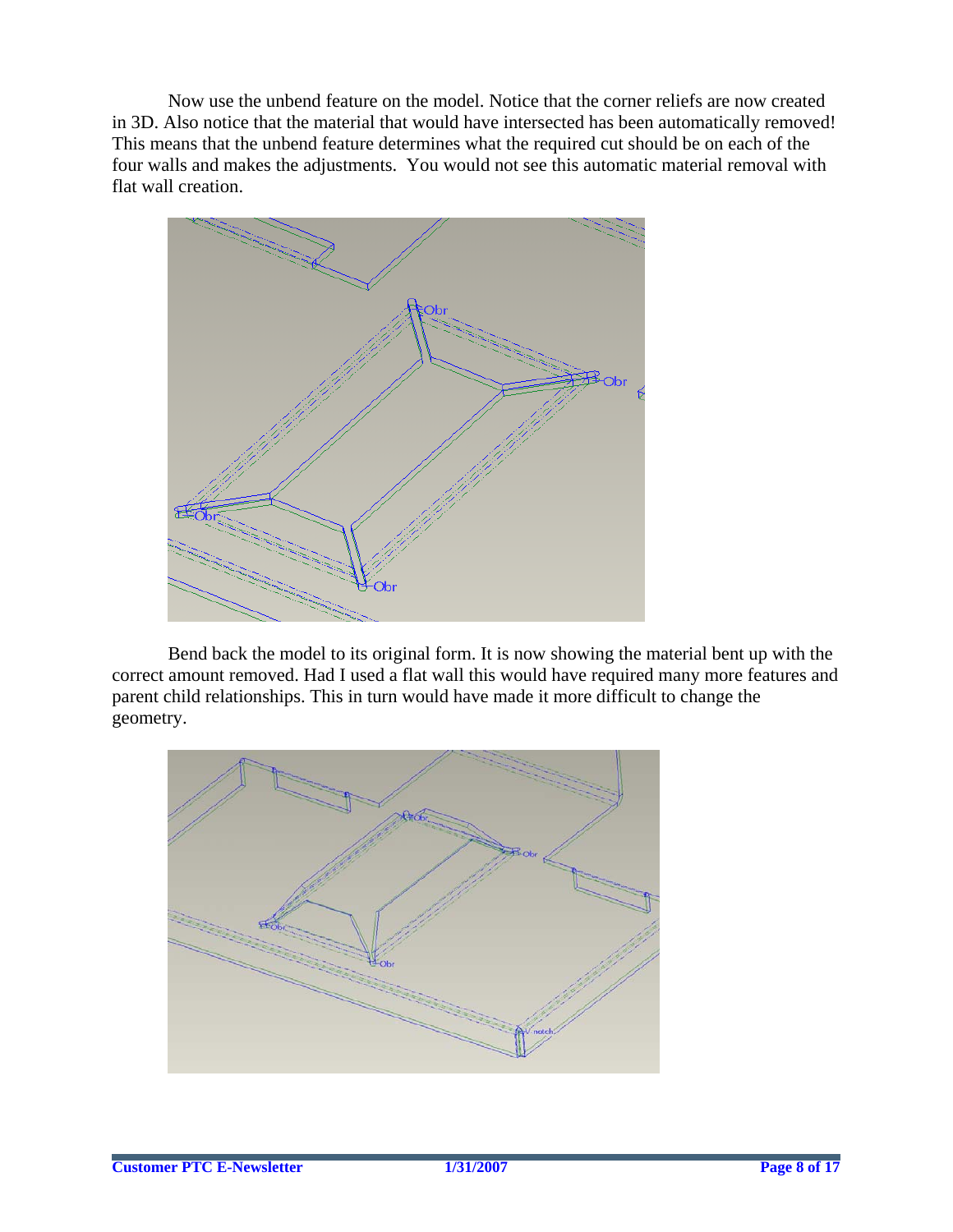

With the flange wall I can edit definition and quickly change properties on all four walls. Let's modify the flange feature to see how it updates. We will change the angle and height as shown below.

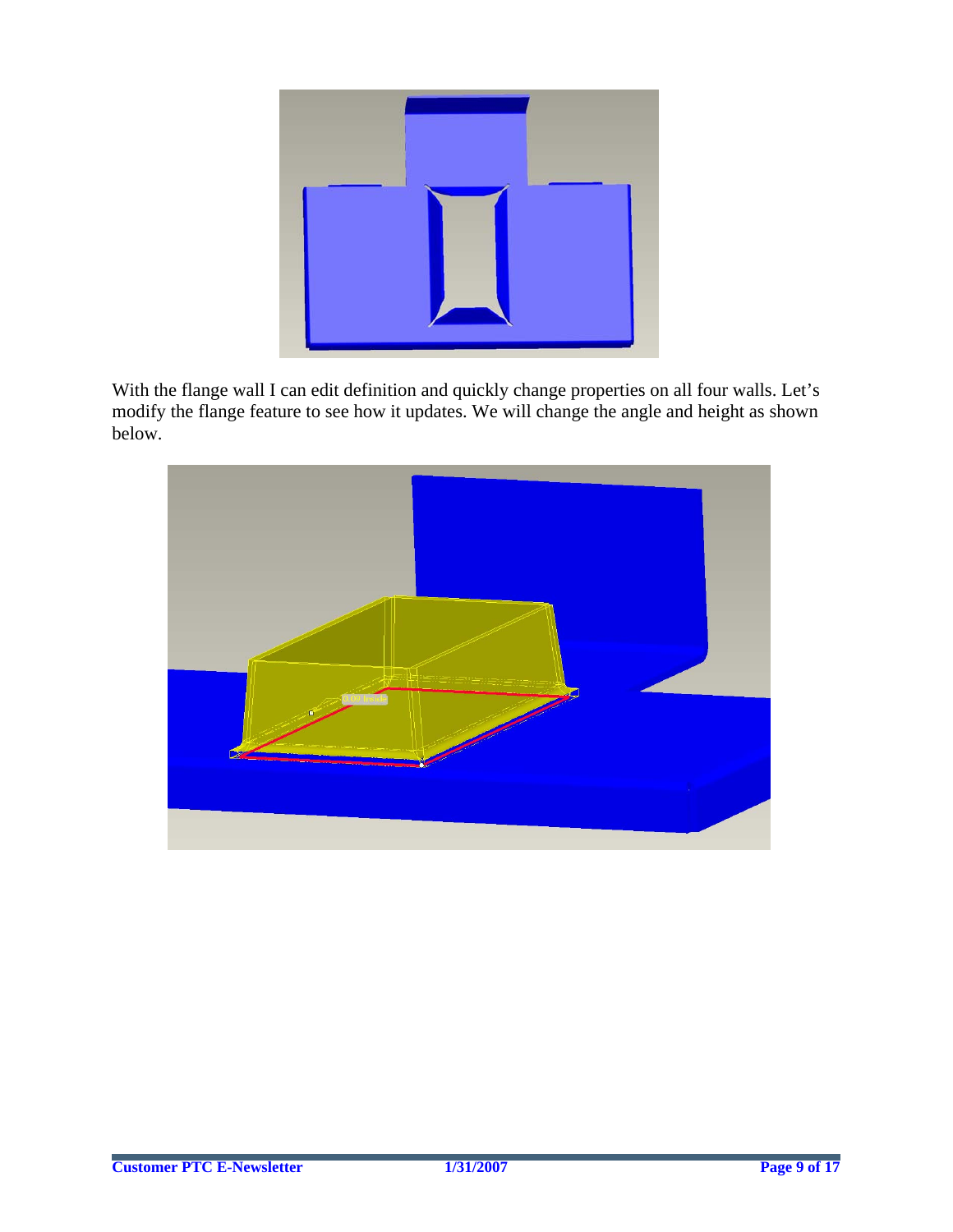<span id="page-9-0"></span>As soon as we complete the feature the model will now update with the correct resultant walls.

#### BEFORE AFTER



Using this type of feature and integrating bend and bend backs into your design will reduce the amount of features needed for your models.

### [Back To Top](#page-0-0)

### **Tips of the Month**

### **9 Out of 10 Engineers Agree They Have Always Wanted This Tip!**

How do you find out where a particular component exists in the model tree when you see it on the Pro/E model? There are several different ways but the following is by far the best.

#### **Steps:**

1) Open an assembly

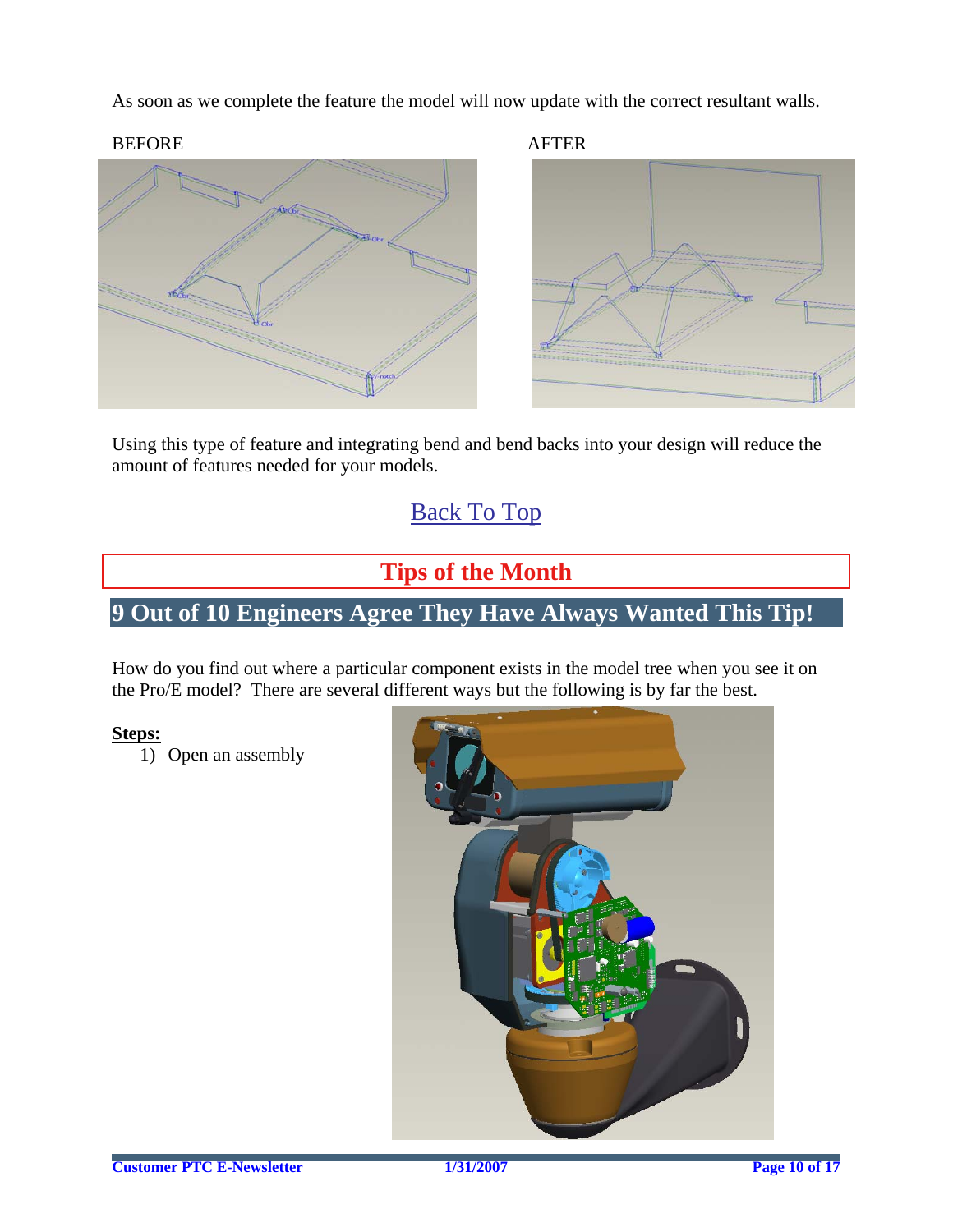Note: Observe model tree – Condensed.

| 品<br>*                         |  |
|--------------------------------|--|
| Show ▼<br>Settings ▼           |  |
|                                |  |
| ESPRIT SYSTEM.ASM              |  |
| $-\sqrt{2}$ ASM_RIGHT          |  |
| $-D$ ASM TOP                   |  |
| $-\sqrt{2}$ ASM_FRONT          |  |
| ASM_DEF_CSYS                   |  |
| MOUNTING ARM.PRT<br><b>H</b> 1 |  |
| <b>BASE ASM</b>                |  |
| <b>BPOSITIONING SYSTEM.ASM</b> |  |
| ACS0<br>¥.                     |  |
| <b>GCAMERA ENCLOSURE.ASM</b>   |  |
| <b>ILCAMERA ASM</b>            |  |
| <b>Insert Here</b>             |  |
|                                |  |

2) Highlight component of interest



3) NOW, select this icon:  $\frac{1}{\sqrt{2}}$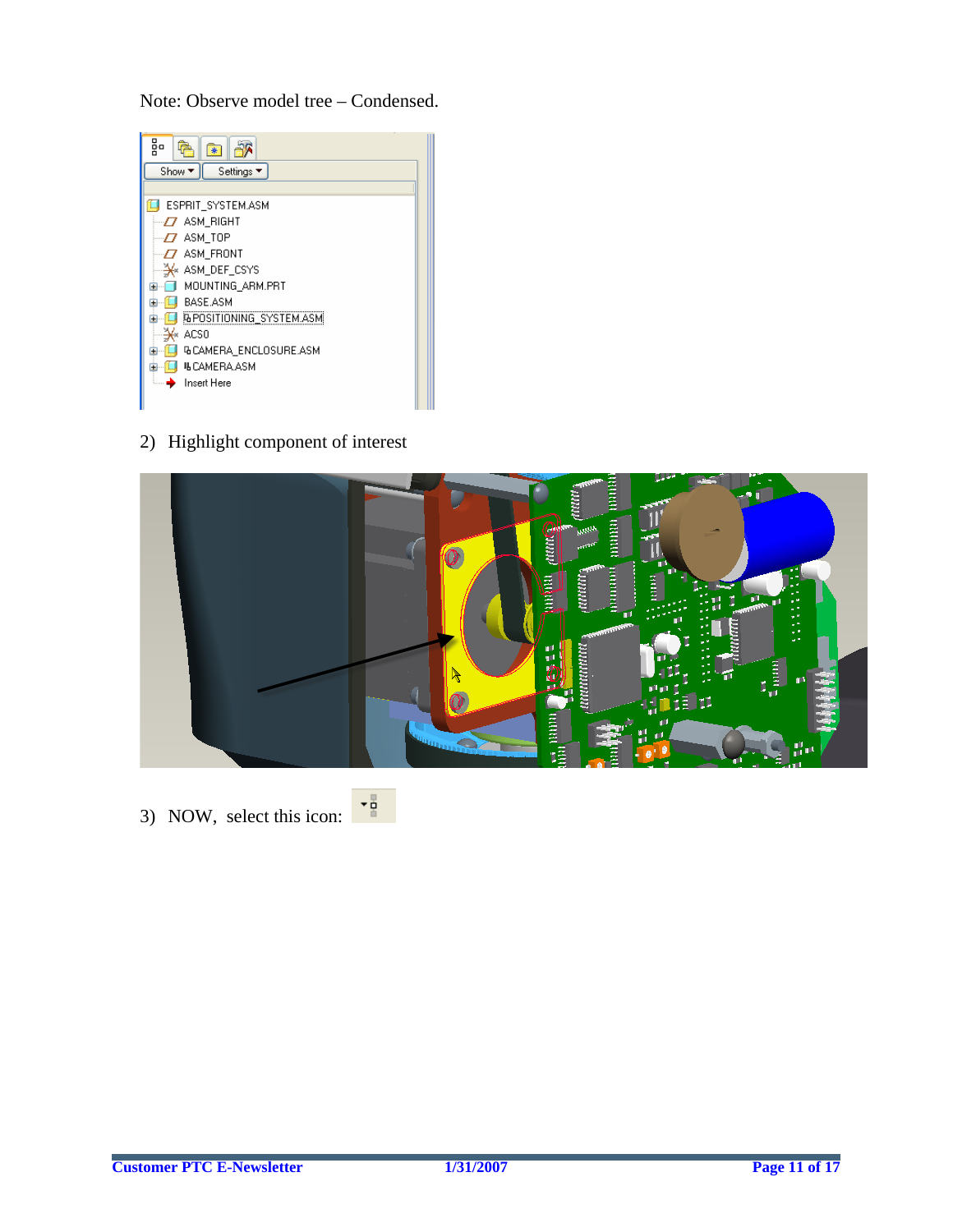#### 4) Now observe model tree!!:



- **1) The collapsed assembly has exploded and is showing in blue the component we initially highlighted.**
- **2) Automatically scrolls down to SHOW the component of interest i.e. you don't have to manually open subassemblies and scroll to find the component.**
- **3) This icon has been around for a long time.**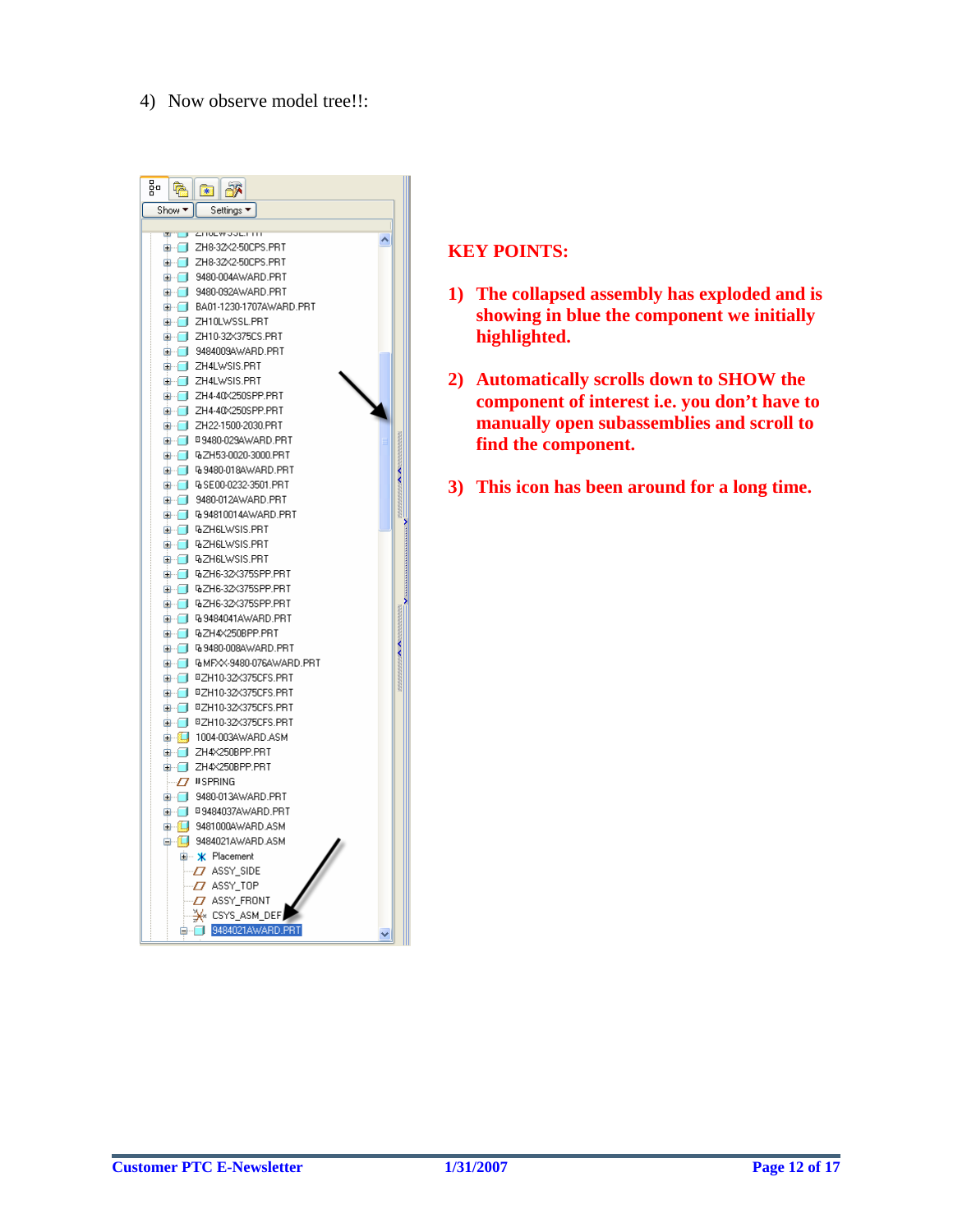<span id="page-12-0"></span>5) Ok so where is this icon located:

Tools / Customize screen / View / ONE

| <b>■ Customize</b>                                                                                                                                                               |                                                                                                                                                                                 |  |  |  |
|----------------------------------------------------------------------------------------------------------------------------------------------------------------------------------|---------------------------------------------------------------------------------------------------------------------------------------------------------------------------------|--|--|--|
| File<br>View                                                                                                                                                                     |                                                                                                                                                                                 |  |  |  |
| Commands<br>Toolbars<br>Navigation Tabs   Browser                                                                                                                                | Options                                                                                                                                                                         |  |  |  |
| To add a menu item or button, drag it from the "Commands" box to the menu bar or any<br>toolbar.<br>To remove a menu item or button, drag it off of the menu bar or its toolbar. |                                                                                                                                                                                 |  |  |  |
| Categories:                                                                                                                                                                      | Commands                                                                                                                                                                        |  |  |  |
| File<br>Edit<br>View<br>Insert<br>Analysis<br>Info<br>Applications<br>Tools<br>Window and Help<br>Drawing<br>All Commands                                                        | 명<br>아이드 Display<br>퍫<br>Αll<br>▼ <u>D</u> a Branch<br>$\frac{1}{2}$ One<br>모<br>앞▀╤ Item Display…<br>ਯੋ <sub>ਕਿਲ</sub> Highlight Geometry<br><b>No.</b> ProCmdMldDispBox<br>ШI |  |  |  |
| <b>Selected Command</b><br>Description                                                                                                                                           | Modify Selection                                                                                                                                                                |  |  |  |

Note:

- o This should be part of the default Config.win on each user's machine.
- o Group with similar looking icons so as it is easy to find



6) Enjoy!

### [Back To Top](#page-0-0)

## **Tips of the Month**

**Profiling**

[Click Here To View](http://members.shaw.ca/jpeng/newsletter/PTC_Technical_Specialists_E-Newsletter_02-01-2007_enterprise.pdf)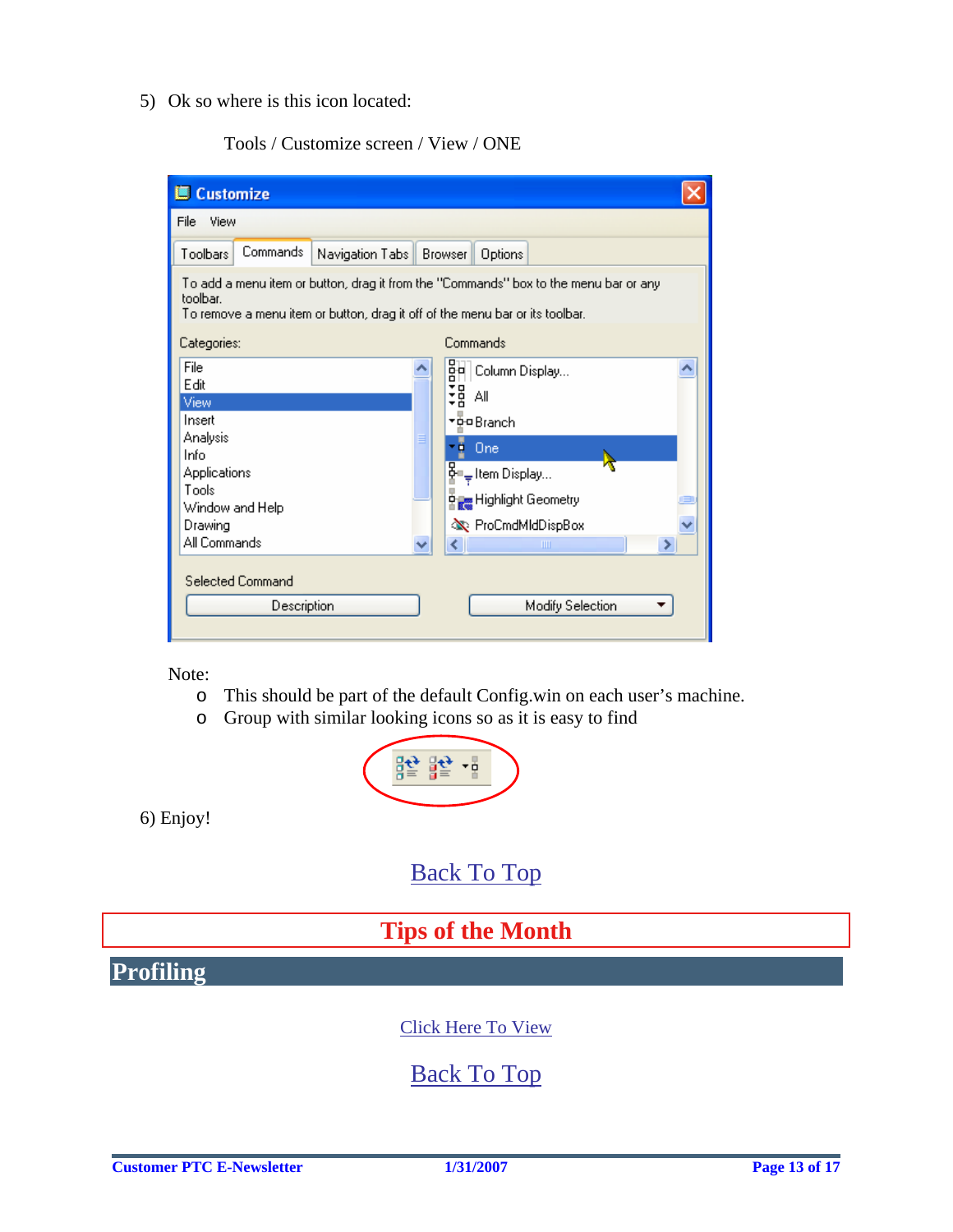### **Announcements**

#### <span id="page-13-0"></span>Educational Resource Library

Learn things you always wanted to do - but didn't know you could.

This one stop educational resource library will help you learn more about PTC Solutions and provide you with technical materials developed by the product experts to help you become more productive.

Get tutorials, how-to videos and expert advice for:

- **Pro/ENGINEER** 
	- **EXECONCEPT** Conceptual and Industrial Design
	- **•** Detailed Design
	- **Simulation/Analysis**
	- Production
	- **Design Collaboration**
- Windchill PDMLink
- Windchill ProjectLink
- Pro/INTRALINK
- PTC Online Tools

Check out the [Educational Resource Library](http://www.ptc.com/community/proewf/newtools/tutorials.htm) today.

#### PTC Tips & Techniques Newsletter Archives

Miss an issue! Can't find that awesome technique you read about? Fear not, you can click on the link below and go through our Customer PTC E-Newsletter archives.

#### [Click Here To Access](http://www.ptc.com/carezone/archive/index.htm)

It's better than finding the Covenant of the Ark!

#### PTC Tips & Techniques Webcasts: Work Smarter. Not Harder.

Click below to see regularly scheduled Tips & Techniques technical Webcasts that are designed to provide you with the most popular time-saving tricks that Pro/ENGINEER users of all skill levels will find useful. Get more out of your maintenance dollars!

Tips & Techniques: Work Smarter Not Harder!

#### **E-PROFILES IS HERE!!**

We have been eagerly anticipating the debut of the new electronic version of Profiles Magazine and now it is here! This new web site will supplement the print edition of the magazine and will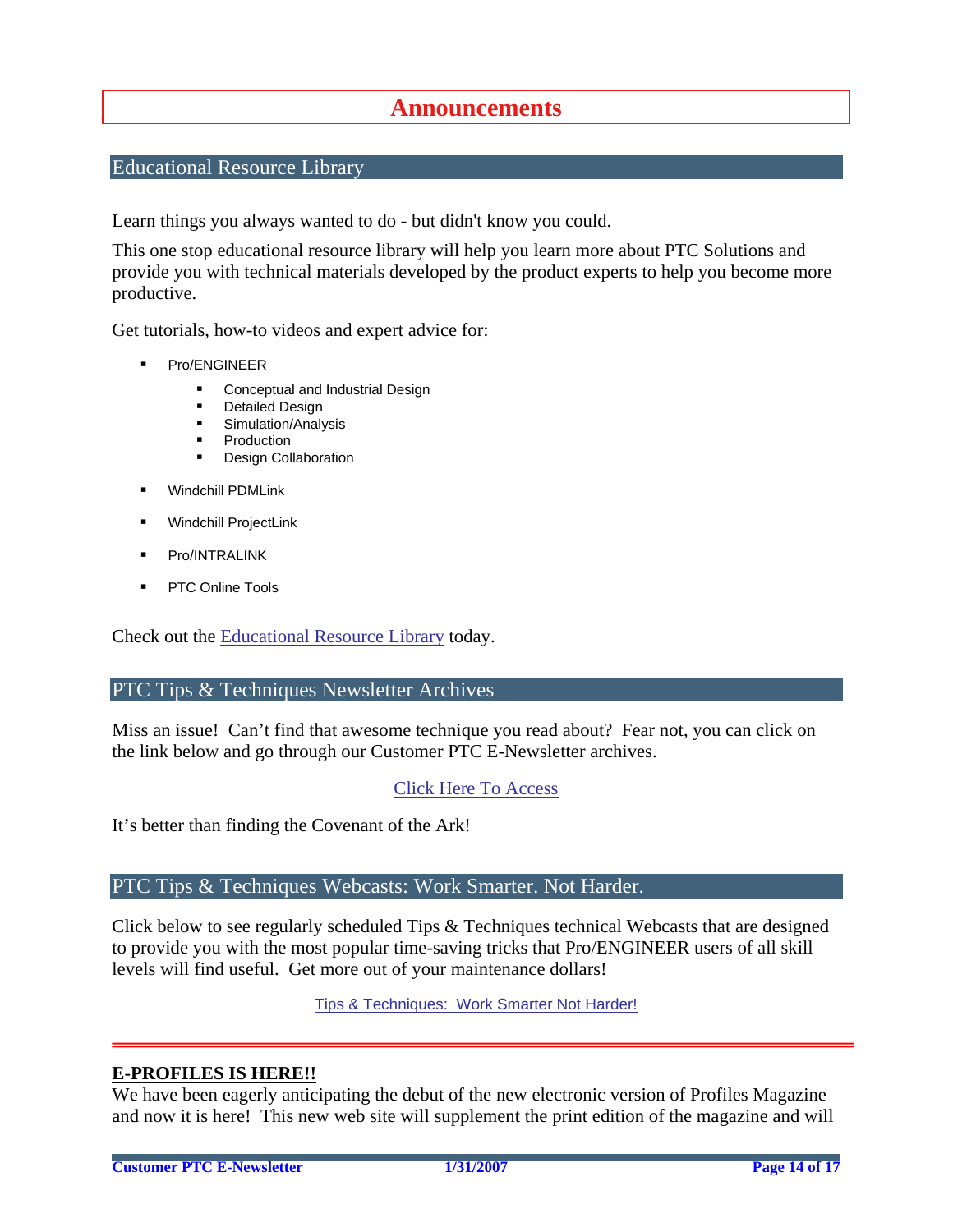provide new useful features not feasible with paper media. e-Profiles will provide you with 24x7, worldwide access to key information previously available exclusively in the print version. "Tips & Tricks," a popular feature pioneered by Pro/USER, has also moved to the web and will be expanded as the site matures.

Please take a few minutes to check out this new web site. We don't think you will be disappointed.

<http://profilesmagazine.com/>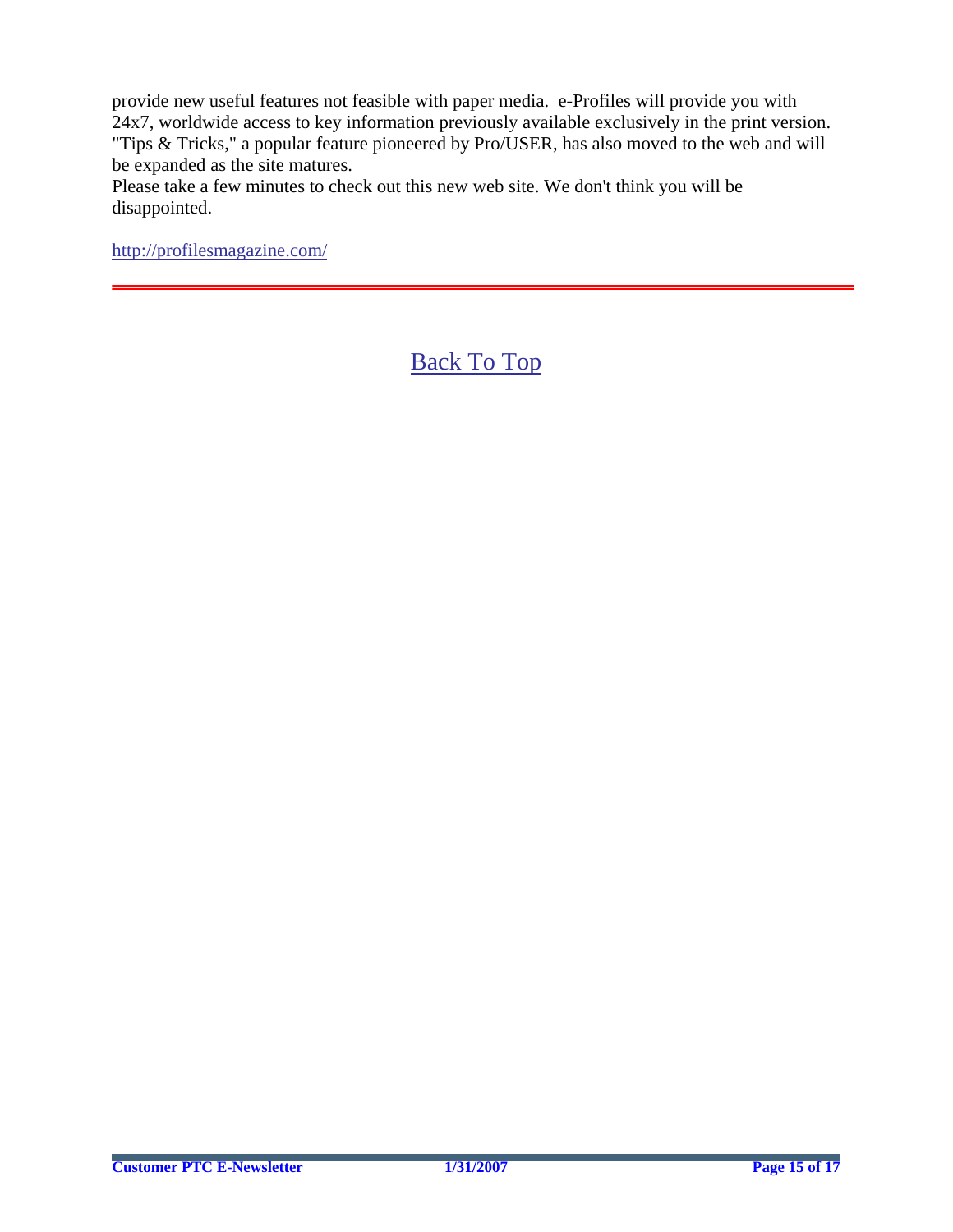### **Upcoming Events & Training Class Schedules**

<span id="page-15-0"></span>

| Upcoming, 2007   | Your local Pro/Engineer User Groups<br>http://www.ptcuser.org/rugs/                   |
|------------------|---------------------------------------------------------------------------------------|
| June 3 - 6, 2007 | Tampa, Florida<br><b>PTC/USER International Conference</b><br>http://www.ptcuser.org/ |

#### Events

Our seminars and conferences seek to provide you with relevant information regarding product development trends in your industry as well as innovative software learning experiences. Think of them as a constructive day off where you can share experiences and swap ideas with your peers.

If you can't manage to get away, we'll bring it to you. Check back often for regularly scheduled live webcast events.

#### [You're Invited to Attend…](http://www.ptc.com/company/news/events/index.htm)

Please visit the [PTC Education Services](http://www.ptc.com/services/edserv/) website for the latest training information including course descriptions, schedules, locations, and pricing.

• Attend a course at any PTC Center and receive a free copy of Pro/ENGINEER Wildfire Student Edition!

<http://www.ptc.com/services/edserv/index.htm>

#### Live Instructor-Lead Virtual PTC Training Courses

Virtual Classrooms provide interactive learning with a trained PTC instructor in convenient and manageable sessions that last approximately 4 hours over a series of days. It's easy to join a class right from your desk using a phone or voice-over IP technology.

Sessions are performed just like a traditional ILT (including interactive exercises where you and the instructor can work on lab exercises together) and feature some of our most popular ILT courses. These sessions cover the exact same material as the traditional ILT in-center courses. Also look for some of our most frequently requested mini-topics delivered in the same format that are only an hour - two hours in duration.

If you have any questions about these sessions or would like to see getting other courses, not on this list, on the schedule please feel free to contact me for more details. They are a great way to bring training to you without you having to worry about location or being out from work for long stretches.